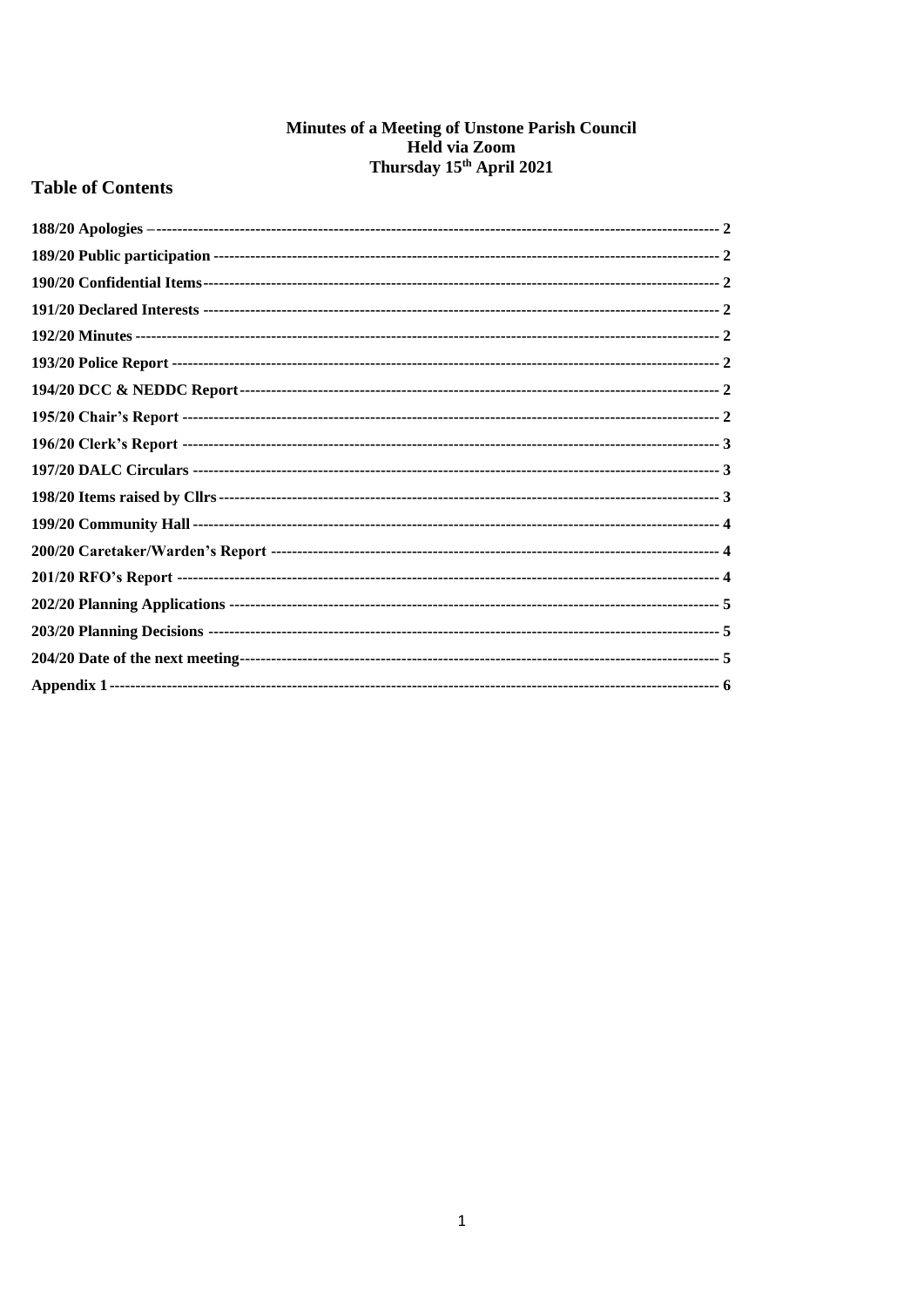#### **Minutes of a Meeting of Unstone Parish Council Held via Zoom Thursday 15th April 2021**

**Present:** Cllrs: A Dale (NEDDC & DCC), R Davison, J Hill, S Hopkinson, A Land, M Lilleyman, K Perkins T Rogers, R Smith & V Tebbs

**In Attendance:** J Clayton (Clerk) E Smith (RFO) and M Brown (Caretaker/Warden)

<span id="page-1-0"></span>**188/20 Apologies –** No apologies given

<span id="page-1-1"></span>**189/20 Public participation** – no members of the public were present.

<span id="page-1-2"></span>**190/20 Confidential Items** - there were no confidential items on the Agenda

<span id="page-1-3"></span>**191/20 Declared Interests –** Cllr Dale declared an interest in the Joint Burial Committee and would not take part in discussions on this matter.

<span id="page-1-4"></span>**192/20 Minutes** of the UPC meeting on Thursday 18th March 2021 were accepted by all and signed by the Chair. RESOLVED

# **The Chair led a one minutes silence to as a mark of respect to note the sad passing of HRH Prince Phillip**

# <span id="page-1-5"></span>**193/20 Police Report**

- 1. PCSO Flowers sent a report detailing the following crimes which were reported in the Parish in March: Criminal Damage x1, Public Order x2, Theft x1 and Vehicle Crime x1.
- 2. He also urged members of the public not to leave valuables on show in their vehicles.
- 3. He also asked members of the public to report crimes to the police, full details of how to do this are on the website.
- 4. He confirmed that the winners of the road safety competition would be announced after the school holidays.

RESOLVED TO NOTE

# <span id="page-1-6"></span>**194/20 DCC & NEDDC Report - Cllr Dale reported:**

- 1. He had recently met with the Police Community safety Team regarding Anti Social Behaviour within the local area.
- 2. Eckington Sports Centre had received a £1 million Green Grant, with the aim to become carbon neutral.
- 3. Covid 19, he urged members of the public to keep observing the guidelines and stay safe. Home testing with lateral flow tests was now available for all members of the public.
- 4. A road investment scheme had been launched for resurfacing of roads within the County RESOLVED TO NOTE

# <span id="page-1-7"></span>**195/20 Chair's Report - The Chair reported:**

- 1. A member of the public on Hardhurst Road reported rubbish being dumped at the rear of his property. The Clerk confirmed the land at Whittington Park was owned by NEDDC but rented by UPC. Cllr Dale said he would look into this matter. RESOLVED
- 2. A resident of Hardhurst Road reported overhanging branches from a tree at Whittington Park. The RFO confirmed this would be included in the Tree Survey scheduled for late in the year. RESOLVED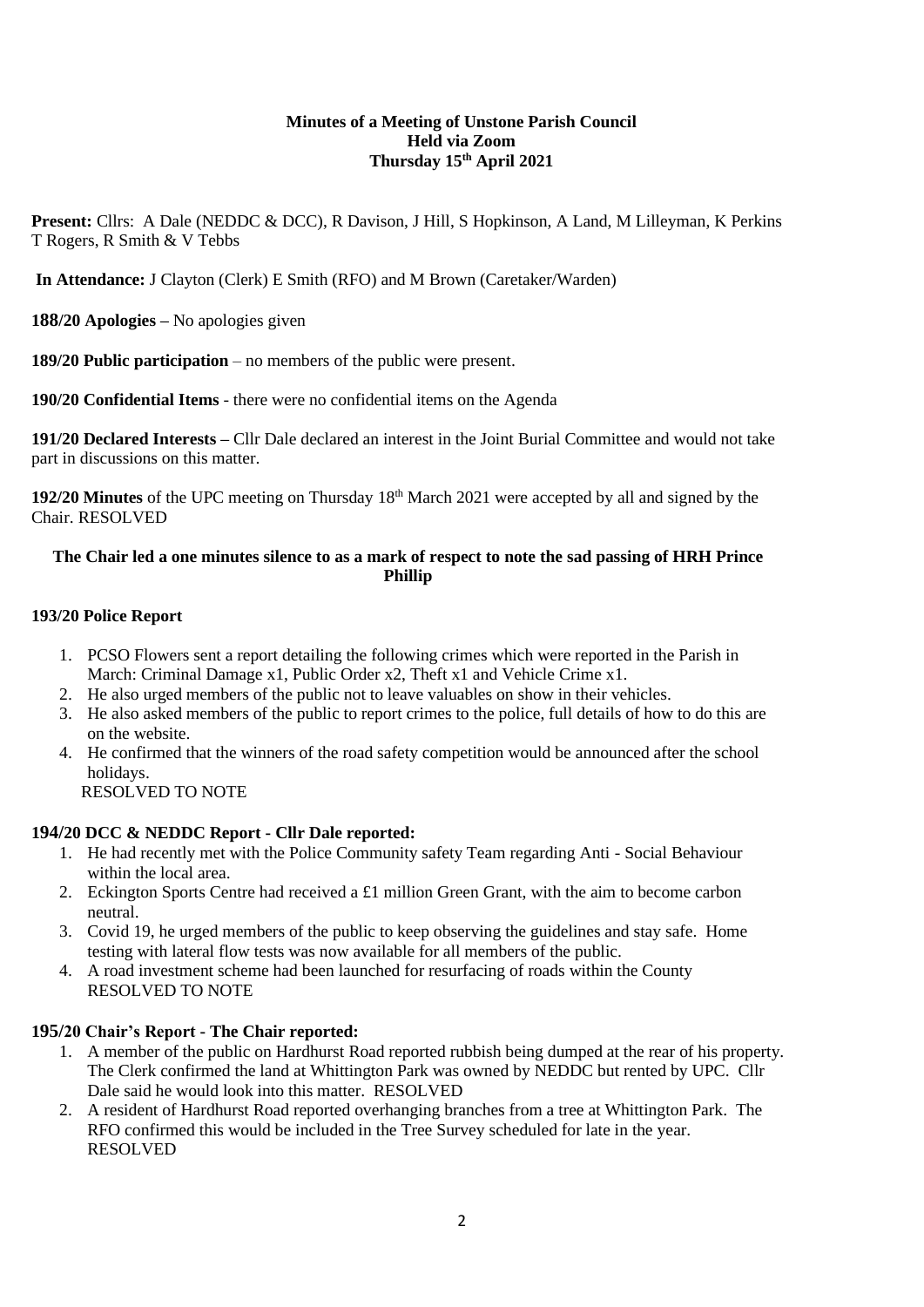3. A local resident had also reported a delay in NEDDC cutting the grass. Cllr Dale said he would report this matter. RESOLVED

# <span id="page-2-0"></span>**196/20 Clerk's Report**

- 1. Derbyshire cancer awareness information has been publicised on facebook and the website
- 2. A member of the public as sent in information in relation to the Barrack House planning application, The Clerk sent it on to Development Control at NEDDC. However, the application was conditionally approved on 25<sup>th</sup> March 2021.
- 3. DCC Treescape costs trees, stakes, labour, fencing etc and available for hedgerow tree planting, highway verges, field trees, neglected land of all types, orchards, parklands - anywhere trees can grow that isn't a woodland.
- 4. To note Great British Spring Clean information RESOLVED TO NOTE

<span id="page-2-1"></span>**197/20 DALC Circulars** It was noted that all DALC newsletters and relevant correspondence had been circulated, copies were available from the Clerk. RESOLVED

# <span id="page-2-2"></span>**198/20 Items raised by Cllrs**

- 1. The Clerk advised that the legislation regarding virtual meetings would end on  $7<sup>th</sup>$  May. The DALC/SLCC advice is that the Annual meeting can be held on  $w/c$  1<sup>st</sup> May via Zoom, a Judicial Review would decide upon the matter 21<sup>st</sup> April. All Cllrs agreed to hold the Annual Meeting on Wednesday 5<sup>th</sup> May at 6pm and hold the UPC May meeting by Zoom if legislation allowed and in person at the Community Hall with the necessary safeguards in place, if not. RESOLVED
- 2. Whittington Park Working Group update the Clerk reported that together with Cllrs Hopkinson, Smith and the Caretaker/Warden they had met with the Developers at the park on  $7<sup>th</sup>$  April. They discussed the siting of play equipment. Three quotations had been sought and the responses would be reported at the May Meeting. The Developers were also interested in adding some low maintenance plants to encourage biodiversity to the area. Cllr Smith reported that he had asked DCC to inspect the footpath. RESOLVED
- 3. TPO 279/2021 Tree Preservation Order Crow Lane. All Cllrs supported the TPO application. RESOLVED
- 4. Road Traffic Regulation B6056 30/40/50 MPH. All Cllrs supported the TRO, in order to assist with enforcement on this road. RESOLVED
- 5. Cllrs considered the 20's Plenty correspondence and asked to be kept informed of this initiative. RESOLVED
- 6. The Chair gave the report from the Trustee of the land at Middle Handley, the Trustees wished to keep the area as a small accessible conservation/wildlife area and believed that the area is unsuitable for ball games as the ground is very uneven and boggy. The idea of a play area had previously been rejected. Cllr Rogers reported that he had spoken to the Trustee about the area. The Clerk gave advice on how to proceed with regard to this matter, Cllrs Rogers and Smith opposed this advice. Several Cllrs asked that Cllrs Rogers and Smith moderate their tone and conduct. By majority decision it was decided to ask the Trustees to attend the next UPC Meeting to discuss the matter further. RESOLVED
- 7. Parish Plan 2021-24. Cllrs agreed with all amendment and additions and asked for an ongoing scheme of bench maintenance to be introduced within the Parish. By majority decision Cllrs did not support the suggestion to upload UPC meetings to you tube at the present time. RESOLVED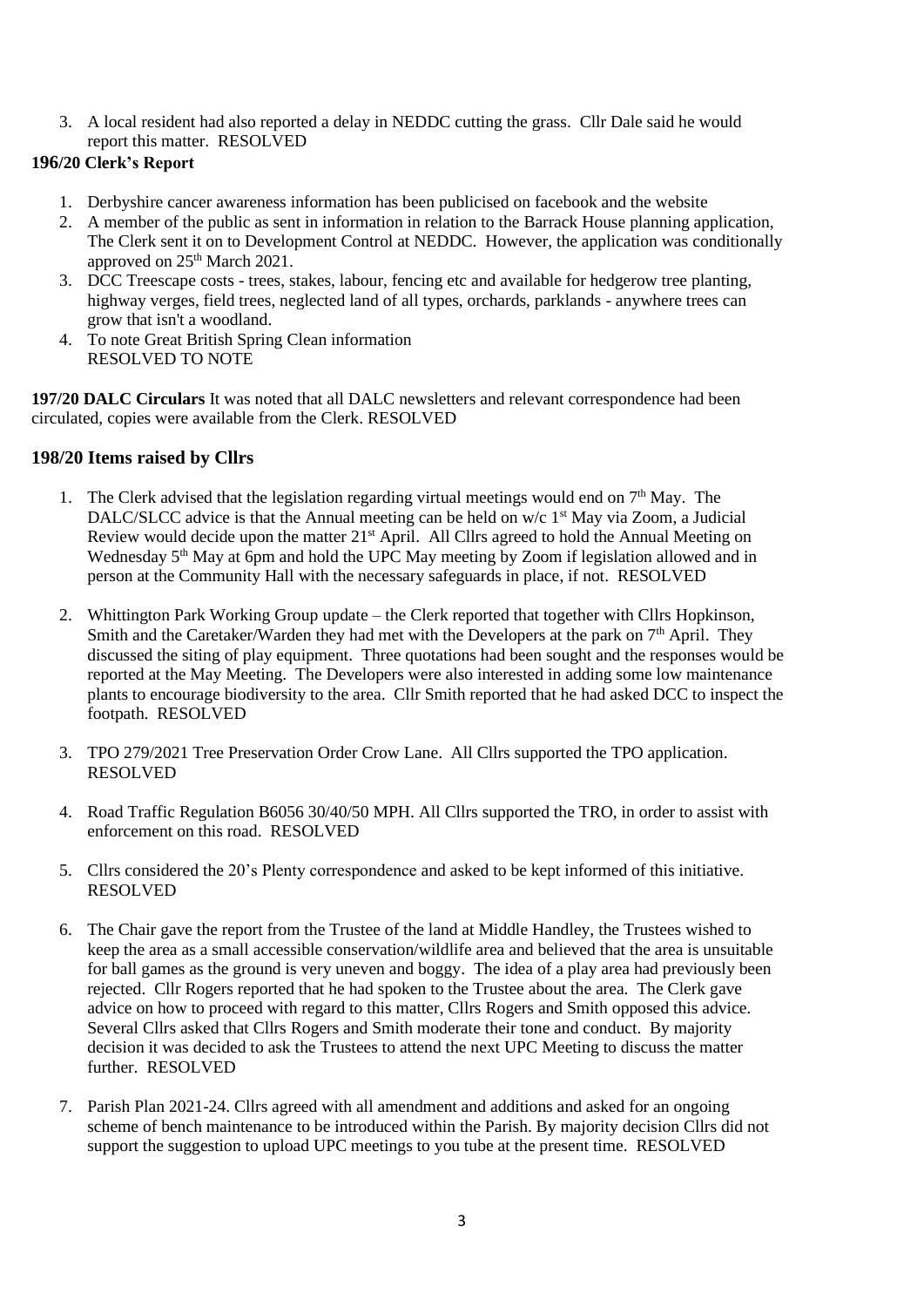# <span id="page-3-0"></span>**199/20 Community Hall**

- 1. All Cllrs agreed to reopen the Community Hall with effect from  $17<sup>th</sup>$  May 2021 in line with Government Guidance. Hirer's should complete the special conditions of hire form and complete a risk assessment and have an outbreak management plan. RESOLVED
- 2. The Clerk reported that the three year bar agreement for the Community Hall was due to expire in May 2021, all Cllr agreed that the agreement should be extended by 18 month to November 2022, in light of the closure due to Covid restrictions and asked the Clerk to liaise with the Miners Arms and gain their views with regard to this matter and report back. RESOLVED
- 3. Chubb fire have serviced the fire alarm system with no faults to report. RESOLVED
- 4. The RFO has replaced the defibrillator box cover. RESOLVED
- 5. On inspection four windows at the hall are faulty with condensation on the inside at the hall. Cllrs asked the RFO to obtain some quotations for their replacement. RESOLVED

#### <span id="page-3-1"></span>**200/20 Caretaker/Warden's Report**

- 1. Routine checks carried out on all bins, grit bins, dog bins, benches, bus stops etc around parish
- 2. Routine play area inspections and litter picks carried out
- 3. Routine grass cutting under way.
- 4. Routine weed control in various areas carried out
- 5. Routine maintenance of shrub beds within the parish
- 6. Replaced wooden bench lats at Summerley after damage/wear. Thanks to Councillor Perkins for his assistance
- 7. Replaced ply board on notice board at Apperknowle thanks again to Councillor Perkins for his assistance. Cllrs gave approval to replace the notice boards at the Community Hall, Middle Handley and West Handley.
- 8. The Spinner at Brierley Play area has broken, due to general wear and tear. The item has been moved and the area made safe
- 9. Re-seeding the war memorial grass will take place as soon as weather improves.
- 10. Diseased tree at Whittington play area has been felled.
- 11. Yorkshire Water have undertaken some work at Whittington play area. The Clerk has written to them underlining the requirement for adequate notice to be given to allow access
- 12. Several cases of fly tipping reported around the parish.
- 13. Dog bin at Whittington play area has now been relocated.
- 14. The light in the bus shelter had been reported, the issue would be checked.
- 15. South Close, incidents of rubbish been thrown down to the river at the at location. Cllr Dale said he would look into this matter.
	- RESOLVED

# <span id="page-3-2"></span>**201/20 RFO's Report**

- 1. The RFO's report had been circulated and was approved. RESOLVED
- 2. The Cheque /BAC's request for April 2021 £7,650.99, was unanimously approved along with the current income sheet and bank reconciliation (App 1). RESOLVED
- 3. The RFO reported that she had been unable to contact the Roller Shutter contactor for several months. Cllrs asked that quotations from alternative contractors be sought. RESOLVED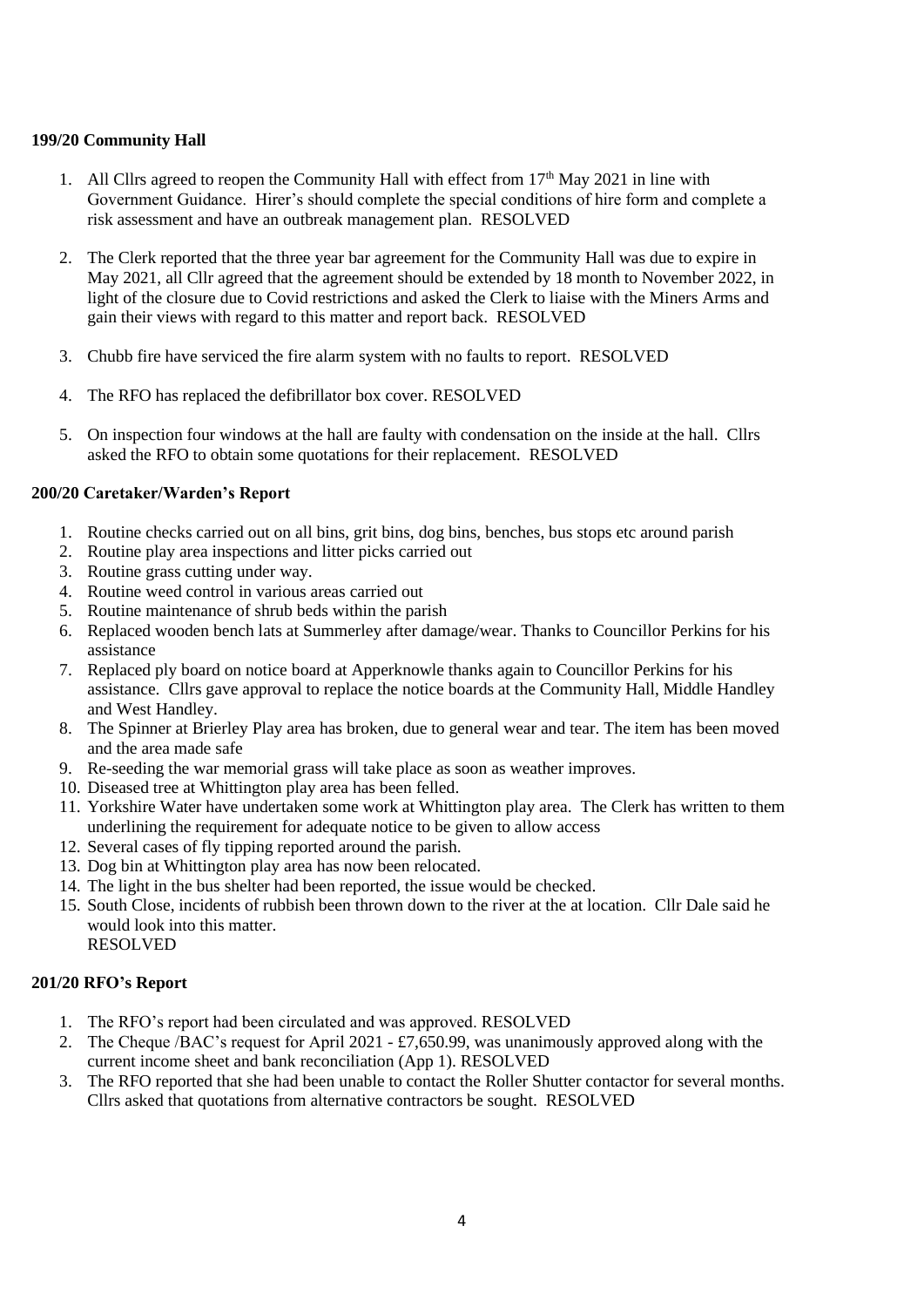# <span id="page-4-0"></span>**202/20 Planning Applications**

- 1. 21/00235/FL | Application for a single storey dwelling at land to east | 258 Sheffield Road Unstone Dronfield S18 4DB – No comments made.
- 2. 20/01124/FL | Construction of two 3 bed semi-detached affordable houses on the redundant car park (Amended Plans) (Amended Title) | Fleur De Lys Hotel Main Road Unstone Dronfield S18 4AB – Cllrs reiterated the concerns previously made in relation to this location, the car park is located on green belt land, the land floods regularly and adequate car park provision is required for the accommodation already approved at this location.
- 3. 21/00242/FLH | Application to dismantle, widen and rebuild lychgate | The Old Church Westfield Lane Middle Handley Sheffield S21 5RY – No comments made
- 4. 21/00272/FLH | Application for 2 storey side extension to form garage with bedroom and living space | The Old School House Barrack Road Apperknowle Dronfield S18 4AU – No comments made
- 5. 21/00281/CUPDMB | Application to determine if prior approval is required for a proposed change of agricultural buildings to a dwellinghouse | Ramshaw Farm Windmill Lane Hundall Apperknowle – Cllrs supported the proposals to bring this derelict farmstead back into use as it has sat vacant for a long period of time. RESOLVED

# <span id="page-4-1"></span>**203/20 Planning Decisions**

- 1. 21/00136/FLHPD | Application under the neighbour notification scheme for a single-storey rear extension | Briars Westfield Lane Middle Handley Sheffield S21 5RY. Permitted Development 12 March 2021.
- 2. 21/00197/AGD | Application for prior notification of an agricultural barn for machine storage and hay | Summerley Farm Summerley Lower Road Apperknowle Dronfield S18 4BB. Approval of details required 17 March 2021
- 3. 20/01135/FL | Application for the retention of a retaining wall and tarmac driveway | Barrack House Barrack Road Apperknowle Dronfield S18 4AU. Conditionally approved 25 March 2021.
- 4. 20/01306/DISCON | Application to discharge conditions 3 (Finished land contours), 4 (Planting and seeding schedule), 5 (Biodiversity enhancements), 6 (Landscape and ecological management plan), 8 (Tree and hedgerow protection measures), 11 (Access, footpath link and drainage), 13 (Parking and turning area) and 17 (litter picking and waste management) pursuant of 19/00577/FL (Amended Plans) | Land South Of Cricket Ground High Street Apperknowle. Conditions discharged 23 March 2021.
- 5. 21/00028/FL | Application for construction of a garage | Garage Site Loundes Road Unstone. Conditionally approved 23 March 2021.
- **6.** 21/00228/AMEND | Application for non-material amendment to planning application 18/00564/CUPDMB to change timber windows to aluminium | Top Farm Ash Lane Summerley Apperknowle Dronfield S18 4BA. Approved 24 March 2021 RESOLVED TO NOTE

<span id="page-4-2"></span>**204/20 Date of the next meeting** was confirmed for Thursday  $20^{\text{th}}$  May 2021 205/20 The meeting closed at 8.30 pm